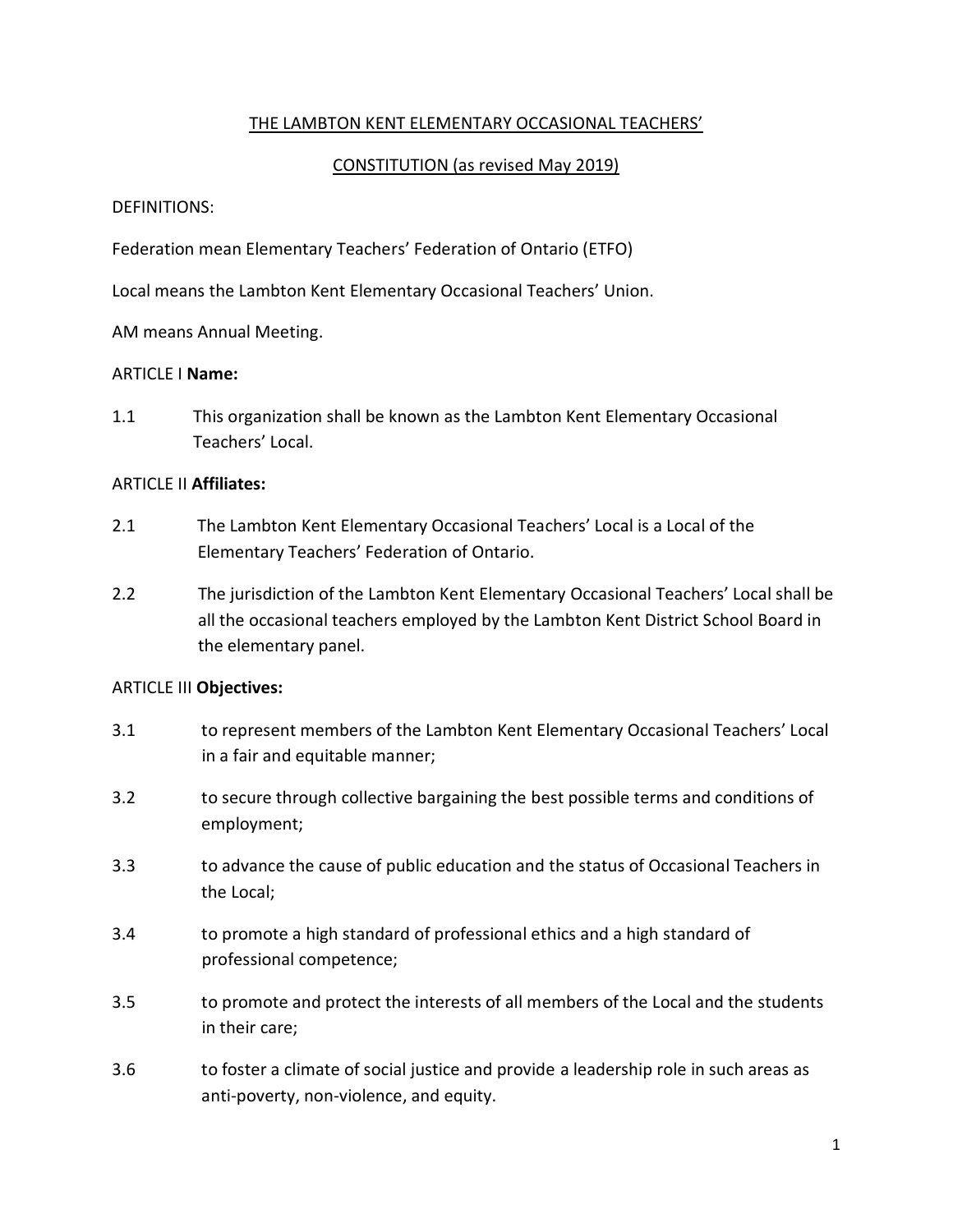3.7 to cooperate with other organizations having the same or like objectives.

# ARTICLE IV **Active Membership and fees:**

- 4.1 Members shall be Occasional Teachers who are in good standing with ETFO and subsequently, are covered by the Collective Agreement between the Lambton Kent Elementary Occasional Teachers' Local and the Lambton Kent District School Board.
- 4.2 An honourary member is a former Occasional Teacher who serves at the discretion of the Local.
- 4.3 The amount of the prescribed fee shall be set by the Provincial ETFO AM.
- 4.4 An additional levy may be assessed by the Local if approved by 60% of those members present at the Local AM.

# ARTICLE V **Rights and Responsibilities of Membership**:

- 5.1 A member shall have full rights, privileges and responsibilities of membership in the Federation unless limited by disciplinary action taken in accordance with Article VII of the Federation Constitution.
- 5.2 The rights of a member shall be:
	- (a) to hold office in the Local and in the Federation;
	- (b) to attend General Meetings of the Local;
	- (c) to participate in the vote on the Preliminary Submission in the collective bargaining process;
	- (d) to participate in all votes related to collective bargaining as set out in the Ontario Labour Relations Act;
	- (e) to participate in any general membership votes;
	- (f) to request Local support through the grievance process;
	- (g) to request Local support in any problem directly related to professional duties.
- 5.3 The rights of an honourary member shall be:
	- (a) to attend, by invitation, Local functions in a non-voting capacity;
	- (b) to receive Local publications;
	- (c) to serve by invitation on Local committees, or work groups.

# 5.4 The responsibilities of a member shall be: (a) to recognize the Local as the official voice of all the members of the Local;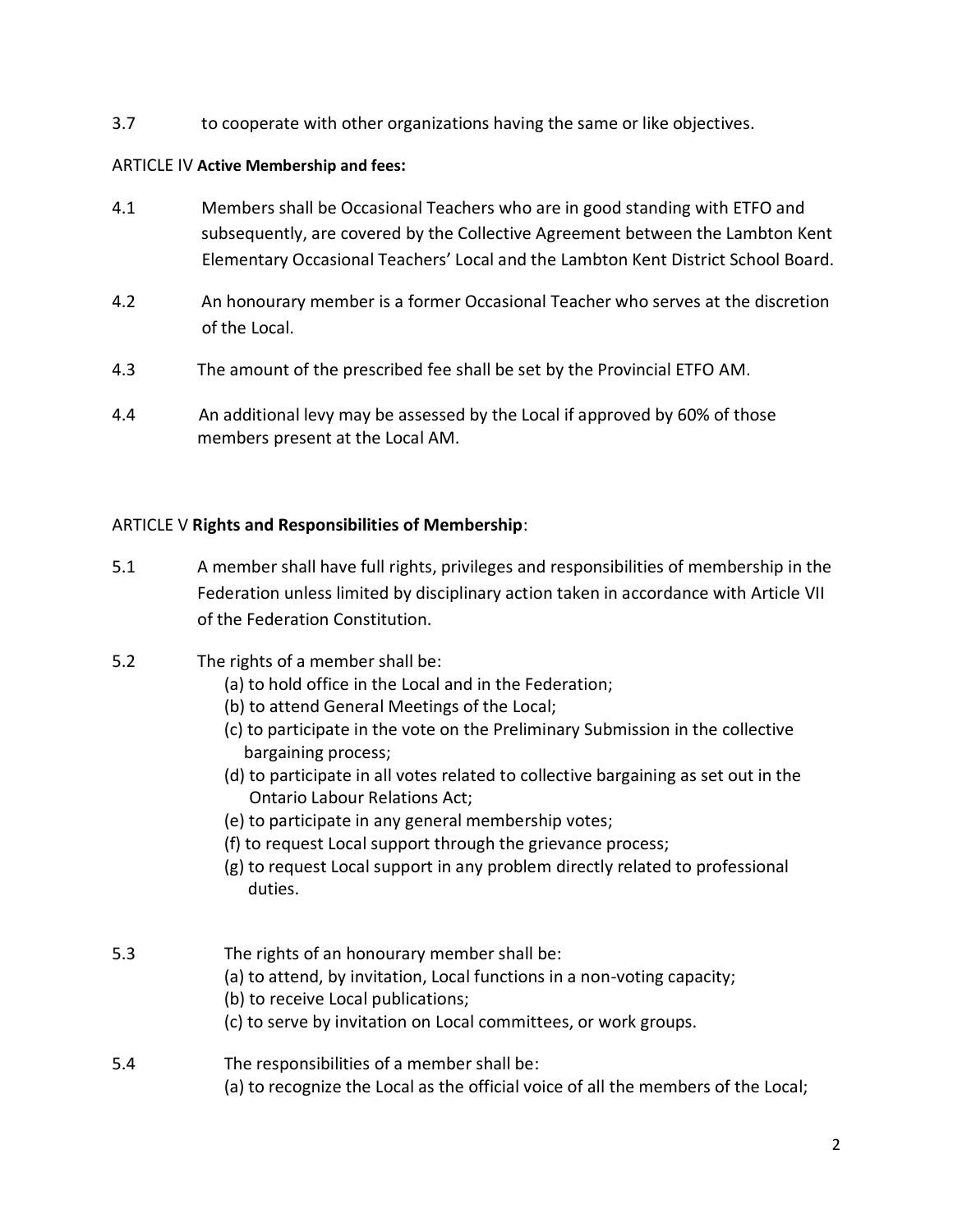- (b) to adhere to the Constitution and Bylaws of the Local;
- (c) to honour the terms of the Collective Agreement;
- (d) to refrain from undertaking or supporting actions which undermine established bargaining procedures;
- (e) to strive to achieve and maintain a high degree of professionalism and to uphold the honour, dignity, and ethical standards of the teaching profession;
- (f) to follow the Code of Professional Conduct—Article VI of the Federation Constitution or be subject to disciplinary action under ARTICLE VII – Disciplinary Procedures of the Federation Constitution.

#### ARTICLE VI **Local Organization**:

#### Local Executive:

- 6.1 The Local Executive shall include the following positions:
	- (a) President
	- (b) Vice President
	- (c) Secretary
	- (d) Treasurer
	- (e) Executive Members
- 6.2 The Executive of the Local shall be elected at the Local's AM and shall not exceed 7 members.
- 6.3 The term of office for the Executive shall be for two (2) years.
- 6.4 The Executive shall take office on July 1st.
- 6.5.1 Committees:

There shall be the following committees formed as needed:

-Collective Bargaining -Political Action/Public Relations -Professional Learning - Equity/Status of Women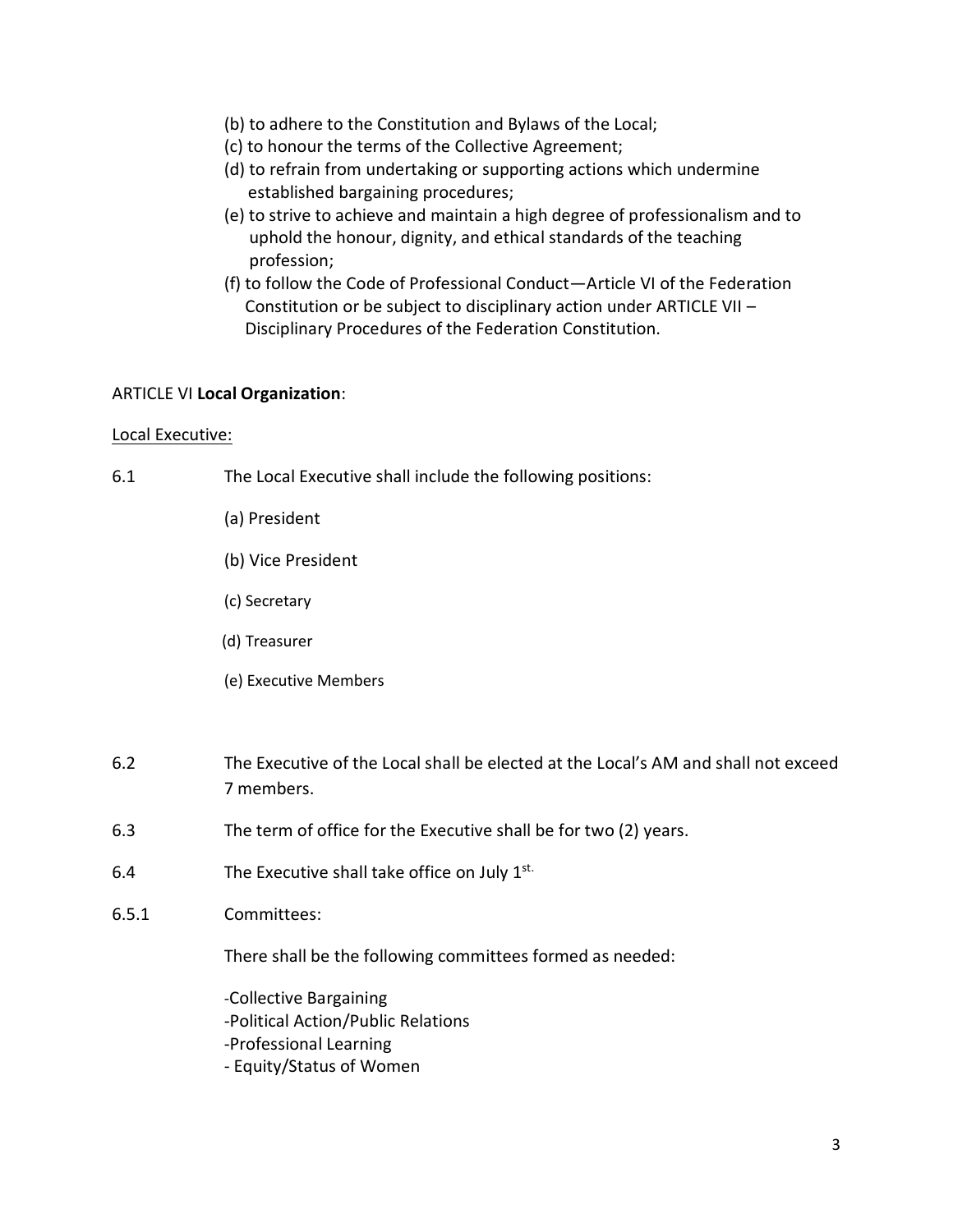6.5.2 Other ad hoc committees required to carry out the work of the Local may be established by the Executive or by general meeting(s) as necessary.

#### ARTICLE VII **Meetings:**

#### General Meetings:

- 7.1 There shall be a minimum of one (1) General Meeting per year. 7.1.1 A quorum for the General Meeting shall be the members that attend the General Meeting.
- 7.1.2 The official authority for conducting all Local meetings shall be the current Roberts Rules of Order.

#### Local AGM:

- 7.2 An Annual Meeting of the members of the Lambton Kent Elementary Occasional Teachers' Local shall be held before June 15<sup>th</sup>.
- 7.2.1 The Local's Annual Meeting shall: (a) Receive the annual reports of the officers and committees of the Local, two
	- minute speaking time limit;
	- (b) Elect the Executive if it is an election year;
	- (c) Approve the budget for the next year;
	- (d) Receive the financial statement;
	- (e) Approve the appointment of the auditor;
	- (f) Constitutional Amendments, if applicable.

#### ARTICLE VIII **Resolutions to the ETFO Provincial AM:**

- 8.1 All Resolutions to be submitted to the ETFO Provincial AM must be sent to the Local Executive prior to October  $1<sup>st</sup>$  for presentation at the Local General Meeting.
- 8.2 Resolutions to the Provincial AM shall be passed at a Local General Meeting to be held prior to March 1st.

#### ARTICLE IX **Amendments to the Local Constitution and Bylaws:**

9.1 Proposed amendments to the Local Constitution and/or Bylaws must be submitted to the Executive 45 days prior to the Local AM.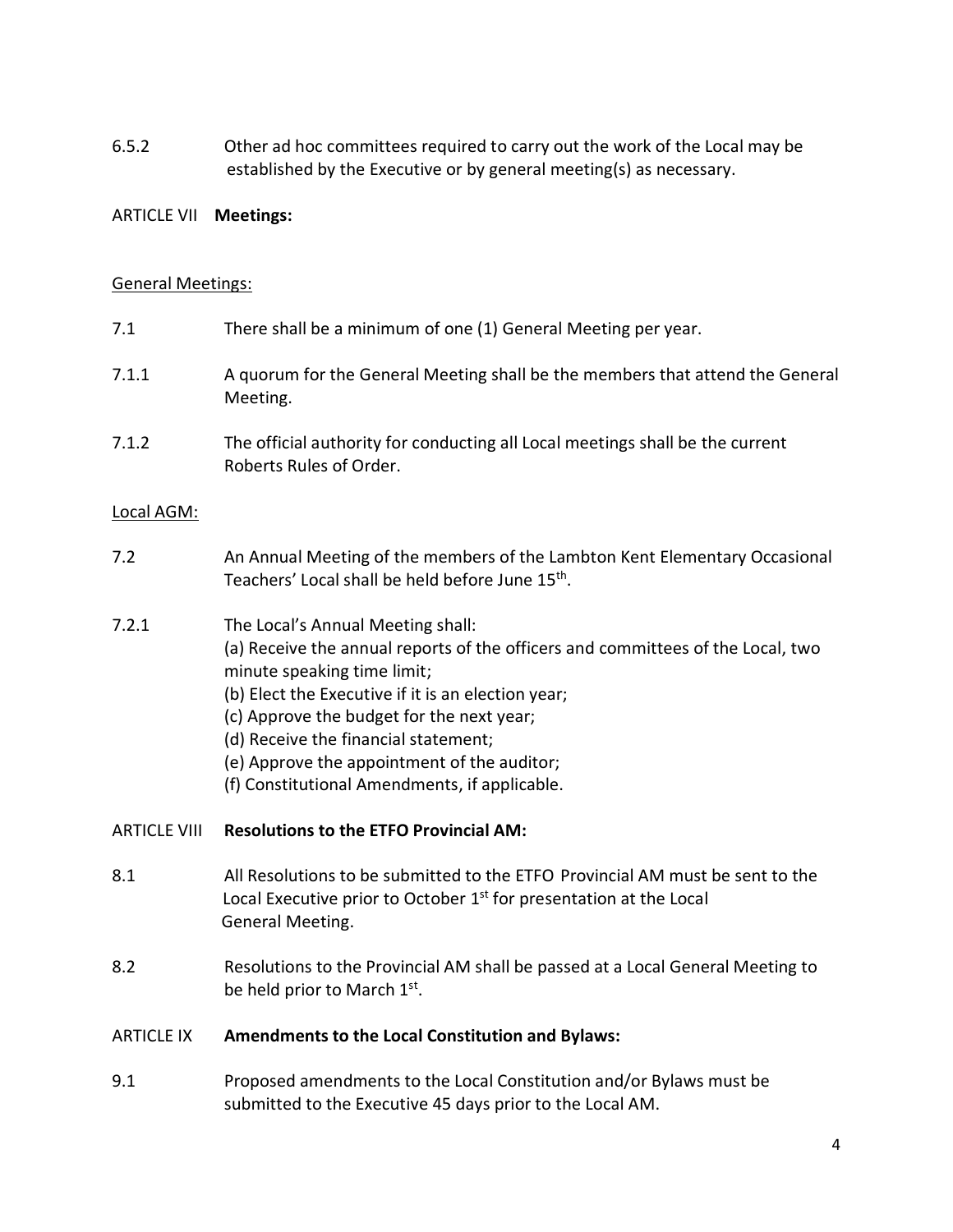- 9.2 The Executive shall publish all proposed amendments to the general membership 14 days prior to the Local AM.
- 9.3 The Constitution and/or Bylaws shall be amended if 60% of the members present at the AM vote in favour of the proposed amendment (s).
- 9.4 Constitutional changes are effective immediately.

### ARTICLE X **Fiscal Year**

10.1 The fiscal year for the Lambton Kent Elementary Occasional Teachers' Local shall be the period from July  $1<sup>st</sup>$  of one year to June 30th of the succeeding calendar year.

### **Organizational Duties:**

#### Duties of the Executive:

The Executive shall:

- (a) uphold the Constitution, Bylaws, and policies of the Elementary Teachers' Federation of Ontario. (E.T.F.O.)
- (b) execute the business of the Lambton Kent Occasional Teachers' Local in accordance with the Constitution and the decisions of general meetings of the Lambton Kent Elementary Occasional Teachers' Local.
- (c) hold at least three (3) regular Executive Meetings.
- (d) hold Executive Meetings at the call of the President.
- (e) receive a financial report at each Executive Meeting.
- (f) appoint, when necessary, a successor to complete any unexpired term of an elected or appointed Local representative.
- (g) shall attend at least eighty percent (80%) of the scheduled executive meetings, annually, in order to receive a 0.5 day honourarium.
- (h) shall attend the General and Annual Meetings
- (i) recommend the appointment of the auditors to the Annual Meeting
- (j) Elect the (delegates and alternate(s) for the Federation's Provincial Annual Meeting

Duties of the Officers:

#### President:

The duties of the President shall be: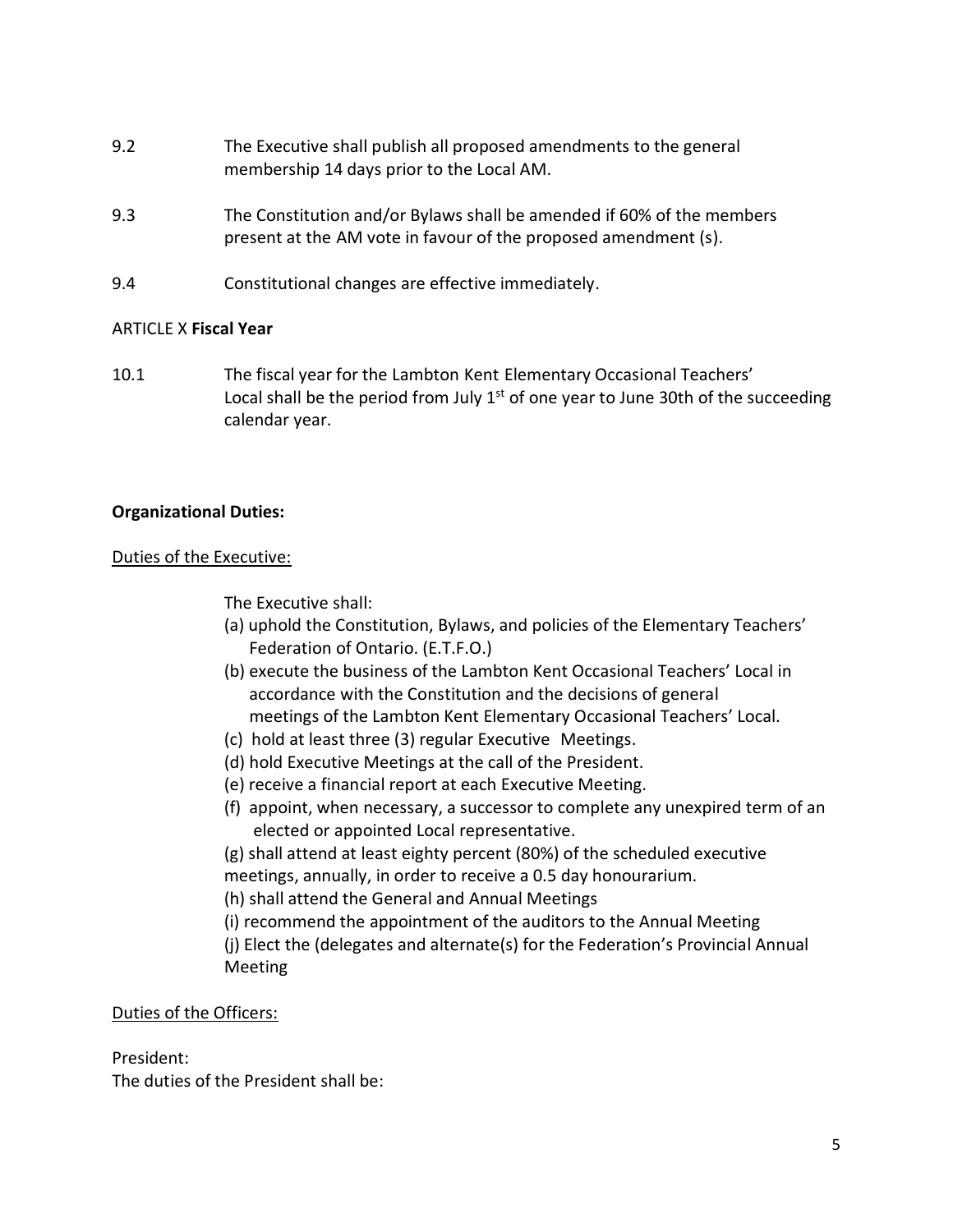- (a) to be the Spokesperson for the Lambton Kent Elementary Occasional Teachers' Federation Local;
- (b) to be the official representative of the Federation and its members;
- (c) to be one (1) of the signing officers;
- (d) to prepare an Annual Budget with the Treasurer;
- (e) to be an ex-officio member of all Committees
- (f) to chair all local General and Annual Meetings;

(g) to electronically communicate pertinent information on issues concerning the Local and the Federation to the membership, in a timely fashion.

(h) to attend Negotiation Meetings with the Board;

(i) to attend Rep Council Meetings, Provincial, AM and other meetings as directed by Provincial E.T.F.O.

(j) to attend Representative Council and the Annual Meeting or to designate an alternate Executive member to attend.

(k) may appoint the Vice-President to accompany the President to Representative Council Meetings or an alternate Executive member when the Vice-President is not available.

(l) to assign other duties to members of the Executive, as needed.

(m) to register on Pres-net and any other applicable communication tool.

Vice-President(s)

The duties of the Vice-President shall be:

- (a) in the President's absence, assume the responsibilities of the President;
- (b) to be responsible for additional duties as assigned by the President (and/or the Executive.)
- (c) to act as a signing officer for the Local.
- (d) to assist the President with presidential duties of the Local.
- (e) to attend the Annual Meeting and attend Representative Council Meetings with the president, as requested by the president.
- (f) coordinate professional learning for the Local.

Treasurer:

The duties of the Treasurer shall be:

(a) to be one of the signing officers of the Local;

(b) to prepare an Annual Budget with the President and present it at the Local AM;

(c) to pay the expenses of the Local;

(d) to keep accurate and detailed financial records of the Lambton Kent Occasional Teachers' Local based on the Local fiscal year July1<sup>st</sup> to June 30<sup>th</sup> of the succeeding calendar year;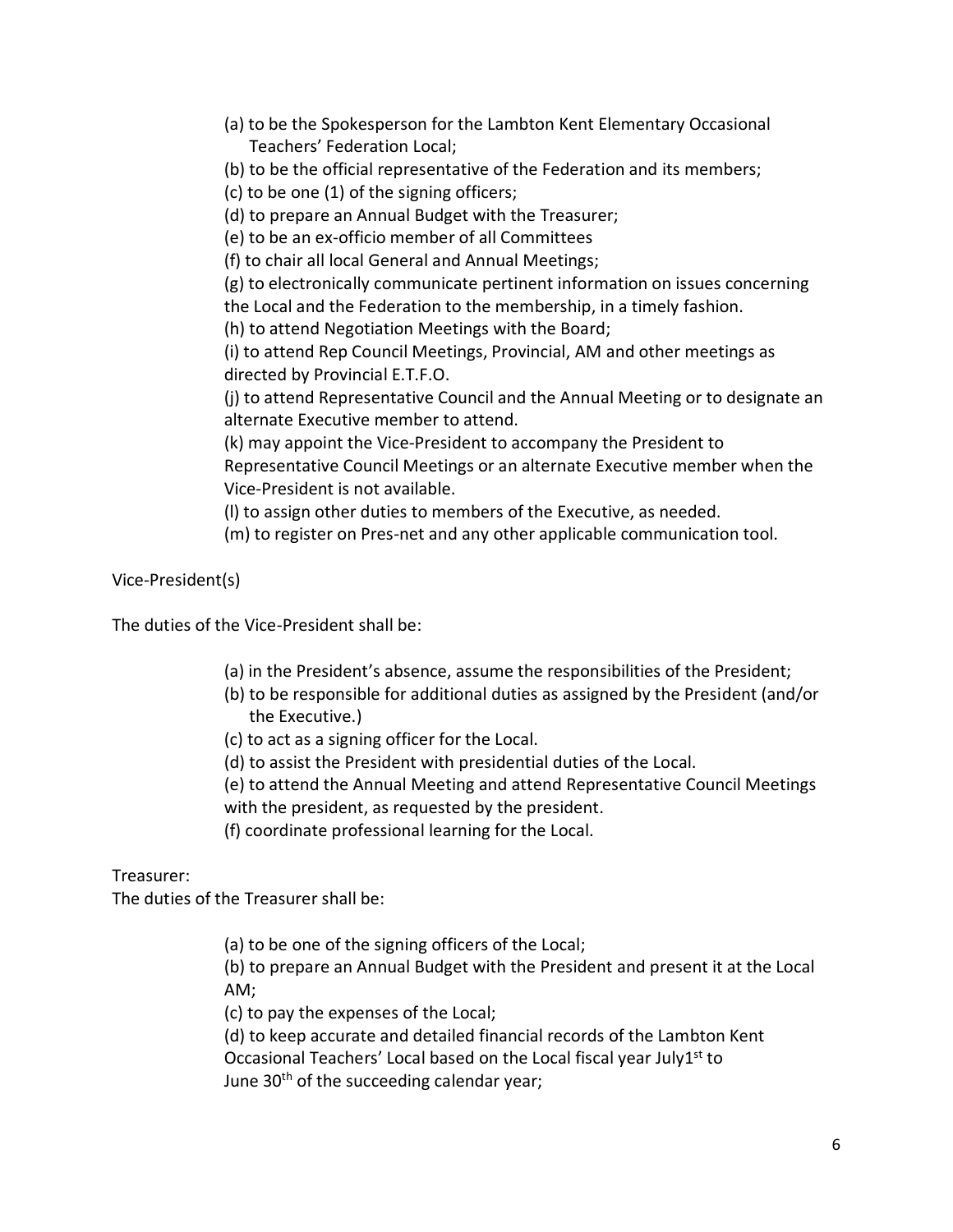(e) to make a financial report to each Executive and General Meetings of the Local;

(f) to make investments with the approval of the Executive and include a status report in each financial statement;

(g) to ensure the audit is completed; present the financials to the Executive at the October General meeting for approval.

(h) to forward the annual audited financial statement of the Lambton Kent Occasional Teachers' Local to the Provincial Office of the Federation by September 30<sup>th</sup>.

Secretary:

The duties of the Secretary shall be:

(a) to maintain accurate records of all meetings of the Local; (b) to maintain accurate records of correspondence received by and sent on behalf of the Local; (c) to prepare and circulate minutes of the Executive and General Meetings electronically to Executive members.

Executive Officers:

The duties of the Executive Officers shall be:

(a) assigned by the President and/or Executive.

Committees:

The duties of the Committees shall be:

- (a) assigned by the President and/or Local Executive. Committees are responsible to give a report to Local Executive.
- (b) The work of any committee is on a voluntary basis. Committee initiatives shall be approved by the Executive prior to any undertaking.

# Election Eligibility:

Members, in good standing with ETFO, must be present at the Local AM to stand for election except in extraordinary circumstances, when a letter of explanation from the member, stating the member's intent to run for/accept a position on the Executive, will be read at the meeting.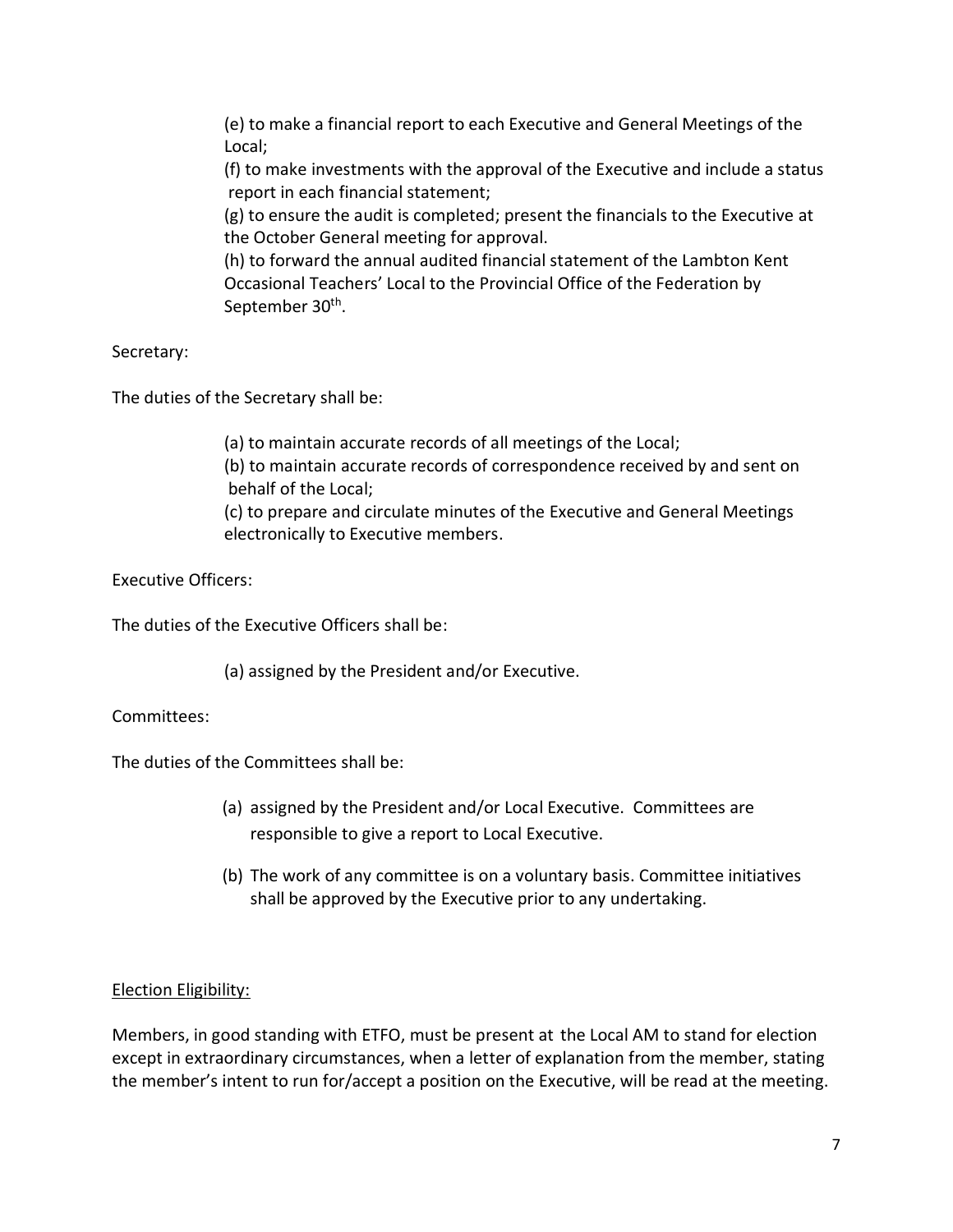(a) President must have at least two (2) consecutive terms Executive experience with the Lambton Kent Elementary Occasional Teachers' Local. Executive experience with the Local, except in extraordinary circumstances, where the nomination must be approved by the Executive.

(b) Vice President must have at least one (1) term Executive experience with the Lambton Kent Elementary Occasional Teachers' Local.

(c) In the absence of qualified nominees for President or Vice President positions, an Executive member's name shall be put forth and approved at an Executive Meeting prior to the AM.

#### Nominations:

(a) Members shall be notified of the request for nominations at least thirty (30) working days prior to the Local AM.

(b) The deadline for receipt of Application/Nomination Form shall be twenty (20) working days prior to the meeting in which elections will take place.

(c) Application/Nominations Forms shall include a mover and a seconder that are active members, in good standing, in the local.

(d) Nominations shall be submitted on the Local's Executive

Application/Nomination form, provided electronically by the Local.

(e) The Application/Nomination Form of duly nominated candidates will be made available to the membership, by email, three (3) working days after the due date (see b above).

(f) Three (3) working days prior to the election, candidates filling any uncontested position(s) will be announced via email

(g) Nominations from the floor will be accepted for a position if, and only if, there is no duly nominated candidate for the position.

#### Election Procedures

(a) The Executive of the Lambton Kent Occasional Teachers' Local shall be elected at the Local AM every two (2) years.

(b) The executive shall, in an election year, appoint an elections officer from among its members not seeking election.

(c) Candidates will have the opportunity to address the Local GM before the election if they so choose. Speeches shall be limited to no more than three (3) minutes.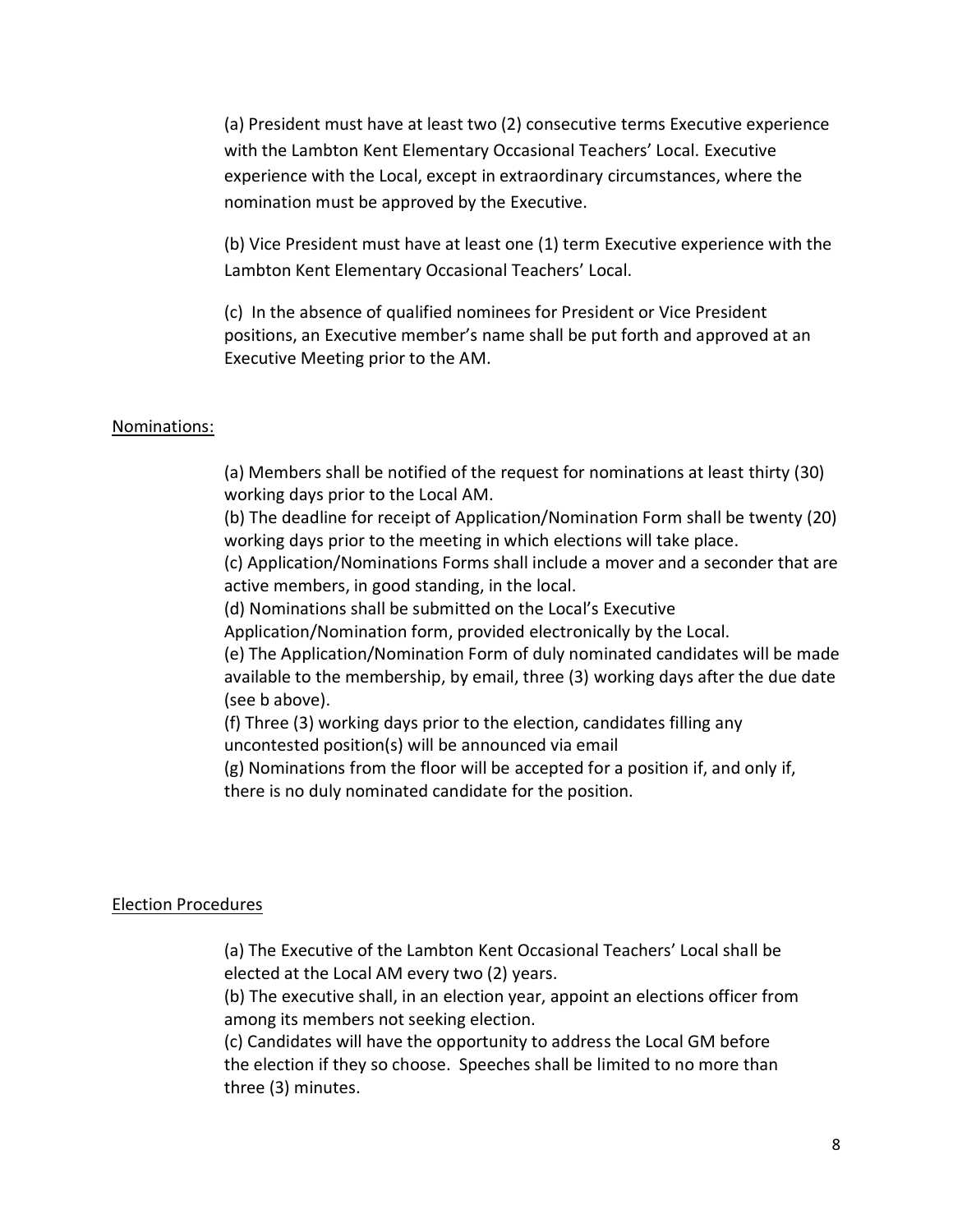(d) The election shall be by secret ballot.

(e) The order of elections shall be President, Vice President, Treasurer, Secretary, Executive Members.

(f) The vote result for all elected positions shall be released to all members present following each ballot and be published in the Minutes of the Local. (g) Notwithstanding election procedure c, in an uncontested election the assembly shall dispense with balloting and the candidate shall be elected by acclimation.

(h) to be declared for any elected position, a successful candidate must obtain a simple majority of the votes cast. In the event of a tie, a new ballot shall be cast. (i) the election shall be chaired by a parliamentarian or designate appointed by the Executive, who is not running for office.

(j) An unsuccessful candidate may seek another position on the Executive for which the member is eligible.

(k) The ballots shall be destroyed by a motion immediately following the election.

(l) Procedure to fill an Executive Vacancy:

-A vacancy at the position of President shall be filled by the Vice-President. -A vacancy at the position of Vice-President shall be appointed by the Executive from the Executive members, by secret ballot.

-If any other vacancy exists, the position may be filled by Executive appointment.

### Delegates to the Provincial Annual Meeting:

(a) A member of the Executive of the Lambton Kent Elementary Occasional Teachers' Local shall submit an Application/Nomination Form to the President at the April Executive Meeting to be nominated as an alternate to the Provincial Annual Meeting.

(b) Designated delegates of the Lambton Kent Elementary Occasional Teachers' Local shall be:

1. the current President or designate

2. the Vice President or designate

3. other delegate(s) and/or alternate(s) shall be elected at the May Executive meeting.

(b) Delegates of the Lambton Kent Elementary Occasional Teachers' Local to the Provincial Annual Meeting shall include the President and the Vice President. Alternate(s) will be elected by the Executive at the May Executive meeting. (c) The Lambton Kent Elementary Occasional Teachers' Local may choose to register a minimum of one alternate.

#### Finances:

(a) The Executive of the Local shall develop a financial policy.

(b) All financial transactions shall be signed by two (2) signing officers.

(c) Mileage shall be paid at the current ETFO rate.